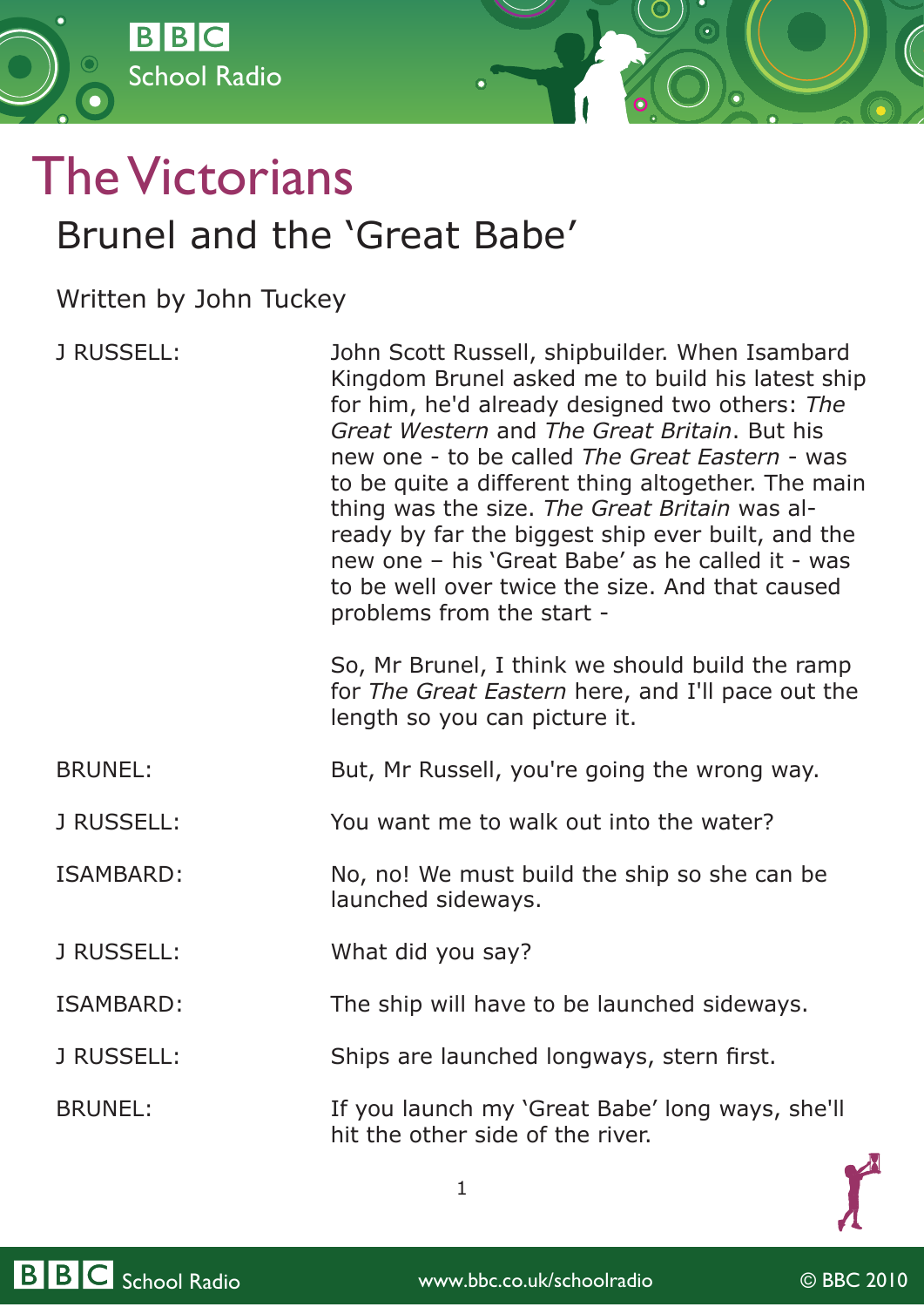

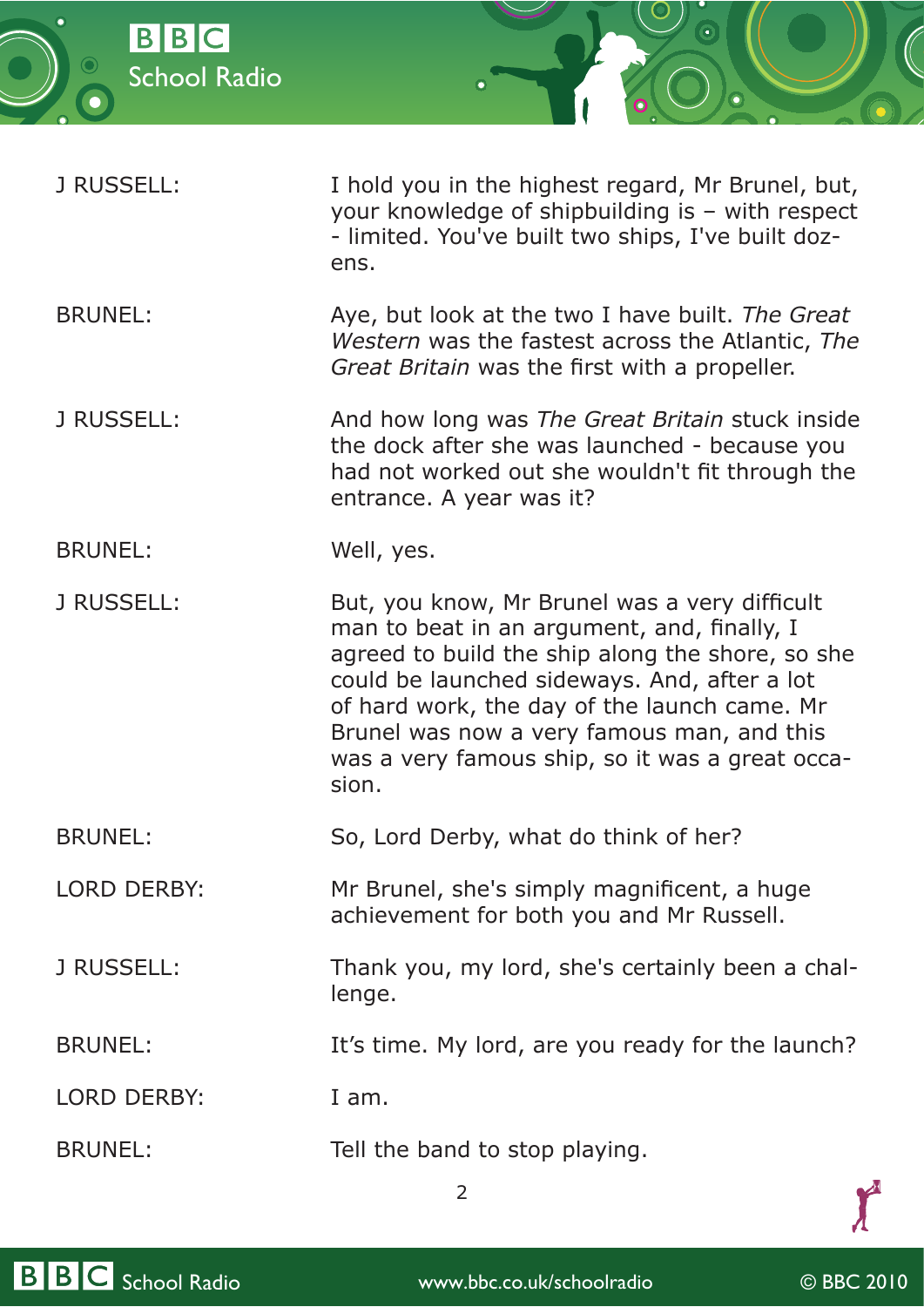



| LORD DERBY:    | So this ship will be able to sail to Australia and<br>back without refuelling? |
|----------------|--------------------------------------------------------------------------------|
| <b>BRUNEL:</b> | That is so my lord.                                                            |

WORKMAN 3: Yes, Mr Brunel.

J RUSSELL: Or, to put it another way, all the way round the world. The largest moving object ever built!

LORD DERBY: Ah – they're ready for me... My lords, ladies and gentlemen. It gives me the greatest of pleasure to name this ship, *The Great Eastern*. May God bless her and all who sail in her!

Brunel – is she going to go?

BRUNEL: I'm sure she'll go shortly, my lord, very shortly.

J RUSSELL: But she didn't. Imagine that, everyone ready for the great launch…and the ship refusing to budge. It took another seven attempts before she finally slipped into the water. The strain was too much for Brunel, hastened him to his end most folk believe.

> But *The Great Eastern* was launched and she started sailing regularly to and fro across the Atlantic. And then, one day – 1862 it was - she had an accident as she sailed towards New York.

CAPTAIN: Stop engines!

BO'SUN: Stop engines it is, sir.

- CAPTAIN: What was that sound? What's happened?
- OFFICER 1: We've struck a rock, sir!